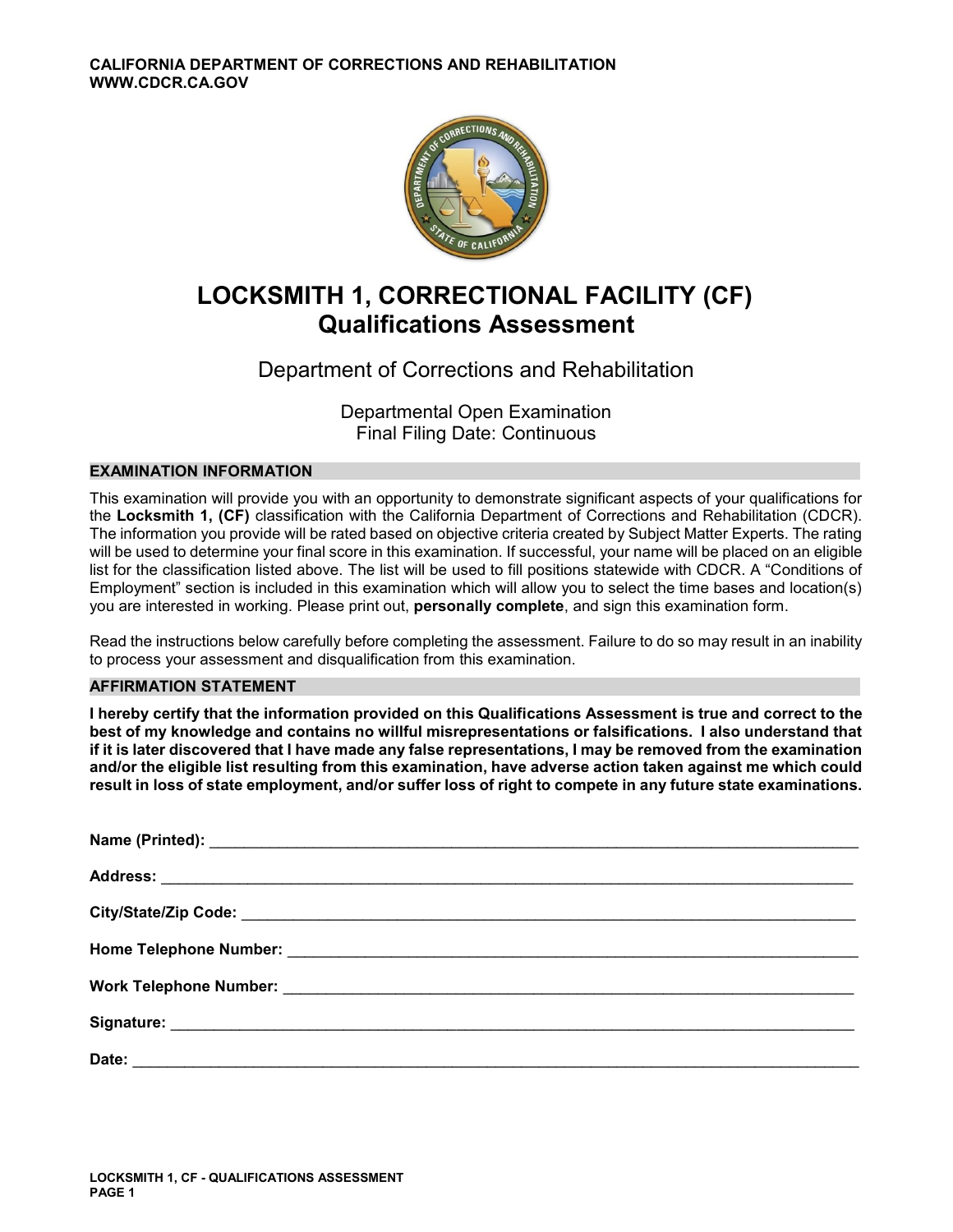#### **FILING INSTRUCTIONS**

### **All applicants must complete and submit the following examination materials:**

- [Examination Application \(STD. 678\)](https://jobs.ca.gov/pdf/STD678.pdf)
- Qualifications Assessment

#### By mail to:

**Department of Corrections and Rehabilitation Office of Workforce Planning P.O. Box 942883 Sacramento, CA 94283-0001** 

Or in person at:

**Department of Corrections and Rehabilitation 1515 S Street Sacramento, CA 95811-7243 Attn: Office of Workforce Planning, 211S** 

If you are personally delivering your application and Qualifications Assessment, you must do so between the hours of **8:00 a.m.** and **5:00 p.m.**, Monday through Friday, excluding holidays, on or before the cut-off date to the street address listed above.

#### **NOTE:**

- All examination materials must have original signatures.
- Be sure your envelope has adequate postage if submitting via mail.
- Faxed or emailed copies will **NOT** be accepted under any circumstances.
- Make and keep a photocopy of the completed Qualifications Assessment for your records.

#### **GENERAL INSTRUCTIONS**

This Qualifications Assessment is the sole component of the examination. To obtain a position on the eligible list, a minimum score of 70% must be achieved. Therefore, please be sure to review and follow all instructions carefully as missing or incomplete information may result in disqualification or a lower score.

This examination is comprised of the following areas:

- Affirmation Statement (page 1)
- Filing Instructions / General Instructions (page 2)
- Prior State Employment / Conditions of Employment (pages 3 4)
- Rating Instructions (page 5)
- Knowledge & Experience Assessment (pages 6 11)
- Recruitment Questionnaire (pages 11-12)

### **YOUR RESPONSES ARE SUBJECT TO VERIFICATION**

Please keep in mind that all information provided on this Qualifications Assessment will be subject to verification at any time during the examination process, hiring process, and even after gaining employment. Anyone who misrepresents his/her experience will be subject to adverse consequences, which could include the following action(s):

- Removal from the examination process
- Removal from the eligible list / certification list
- Loss of State employment
- Loss of rights to compete in any future state examinations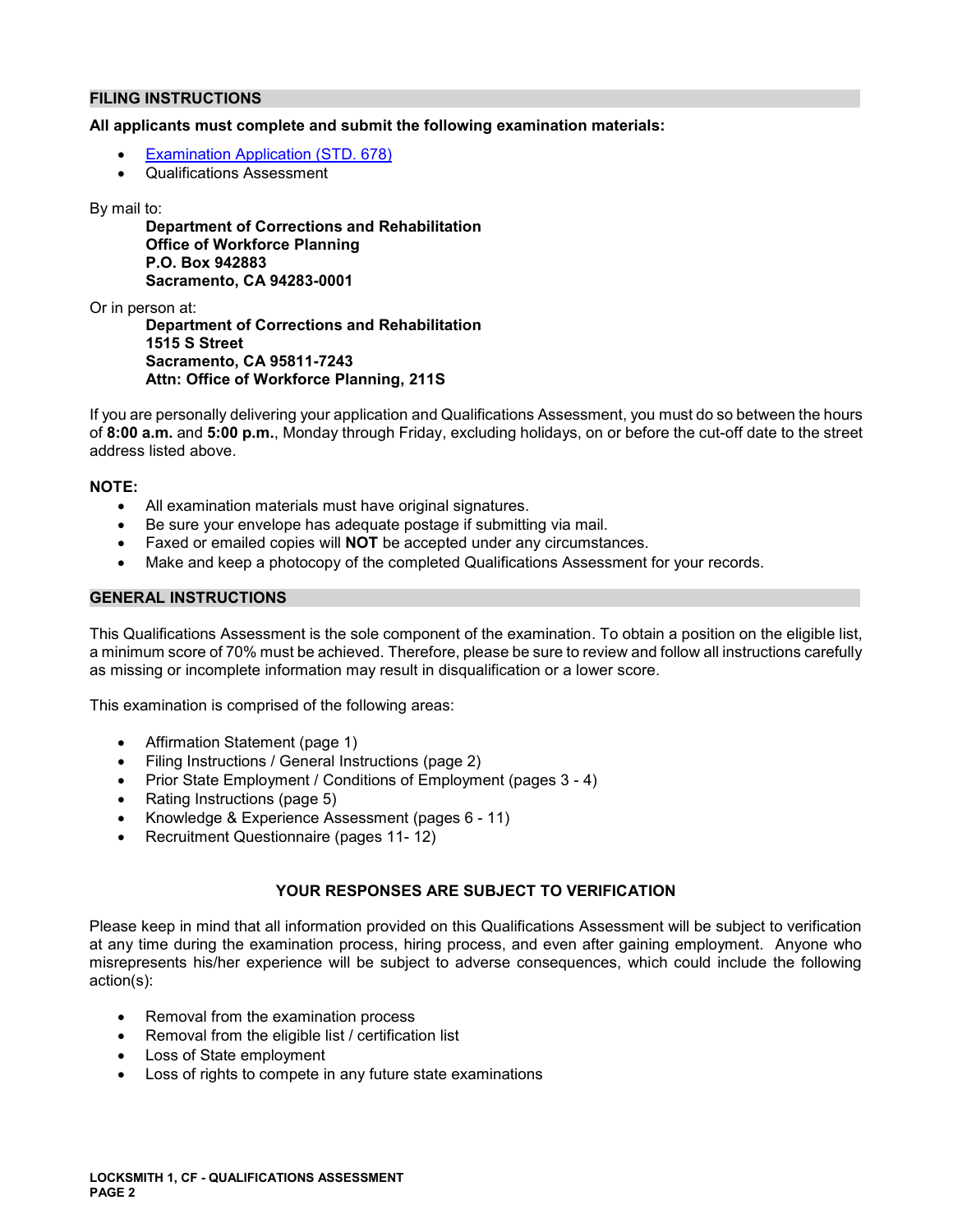#### **PRIOR STATE EMPLOYMENT INFORMATION**

**Complete this next section ONLY if you have been previously dismissed from California State Civil Service employment by punitive action or as a result of disciplinary proceedings. IF THIS DOES NOT APPLY TO YOU, please skip this question.** 

**Do you have written permission from the California Department of Human Resources (CalHR) to take this examination?** 





**State Personnel Board, Rule 211 provides that a dismissed state employee may only participate in State Civil Service examinations if he/she has obtained prior consent from the State Personnel Board.** 

#### **CONDITIONS OF EMPLOYMENT**

#### **PLEASE MARK THE APPROPRIATE BOX(ES) OF YOUR CHOICE.**

If you are successful in this examination, your name will be placed on an active employment list and referred to fill vacancies Statewide according to the conditions you specify on this form.

#### **TYPE OF APPOINTMENT YOU WILL ACCEPT**

Please mark the appropriate box(es) - you may check "(A) Any" if you are willing to accept any type of employment.

☐ **(D) Permanent Full-Time** ☐ **(R) Permanent Part-Time** ☐ **(K) Limited-Term Full-Time** ☐ **(A) Any** 

If all are marked and you receive an appointment other than permanent full-time, your name will continue to be considered for permanent full-time positions.

#### **LOCATION(S) YOU ARE WILLING TO WORK**

☐ **5 ANYWHERE IN THE STATE –** If this box is marked, no further selection is necessary

#### **NORTHERN REGION**

- 
- 
- 
- 
- Mule Creek State Prison ☐ 2500 **Modoc County** ☐ 4700 **Siskiyou County**  Pine Grove Youth Conservation ☐ 2800 **Napa County** Camp ☐ 4800 **Solano County**
- 
- ☐ 0500 **Calaveras County**
- 
- ☐ ☐ 5100 **Sutter County** 3400 **Sacramento County** ☐ 0700 **Contra Costa County**  CSP, Sacramento ☐ 5200 **Tehama County**
- 
- 
- 
- 
- ☐ ☐ 3900 **San Joaquin County** 1200 **Humboldt County**  Deuel Vocational Institute ☐ 5800 **Yuba County**
- 
- ☐ 1800 **Lassen County**  O.H. Close YCF
- California Correctional Center N.A. Chaderjian YCF
- High Desert State Prison
- 
- 
- ☐ ☐ 2300 **Mendocino County** 0300 **Amador County** ☐ 4600 **Sierra County** 
	-
	-
	-
	- □ 3100 Placer County
	-
- ☐ ☐ 4900 **Sonoma County** 3200 **Plumas County** ☐ 0600 **Colusa County** 
	-
	-
- ☐ 0800 **Del Norte County**  Folsom State Prison ☐ 5300 **Trinity County**  Pelican Bay State Prison Richard A. McGee Correctional □ 5500 – **El Dorado County**<br>
□ 5500 – **El Dorado County**<br>
□ 1100 – **Glenn County**  $\Box$  3800 – **San Francisco County** • Sierra Conservation Center
	- ☐ ☐ 3800 **San Francisco County**
- 1100 **Glenn County** ☐ 5700 **Yolo County** 
	-
	- California Health Care Facility
	-
	-
	-
- ☐ 0100 **Alameda County** ☐ 2100 **Marin County** ☐ 4100 **San Mateo County**
- ☐ 0200 **Alpine County**  CSP, San Quentin ☐ 4500 **Shasta County** 
	-
	-
	-
- ☐ 2900 **Nevada County** California Medical Facility ☐ 0400 **Butte County** 
	-
	-
	-
	-
	-
	-
	-
	-
	-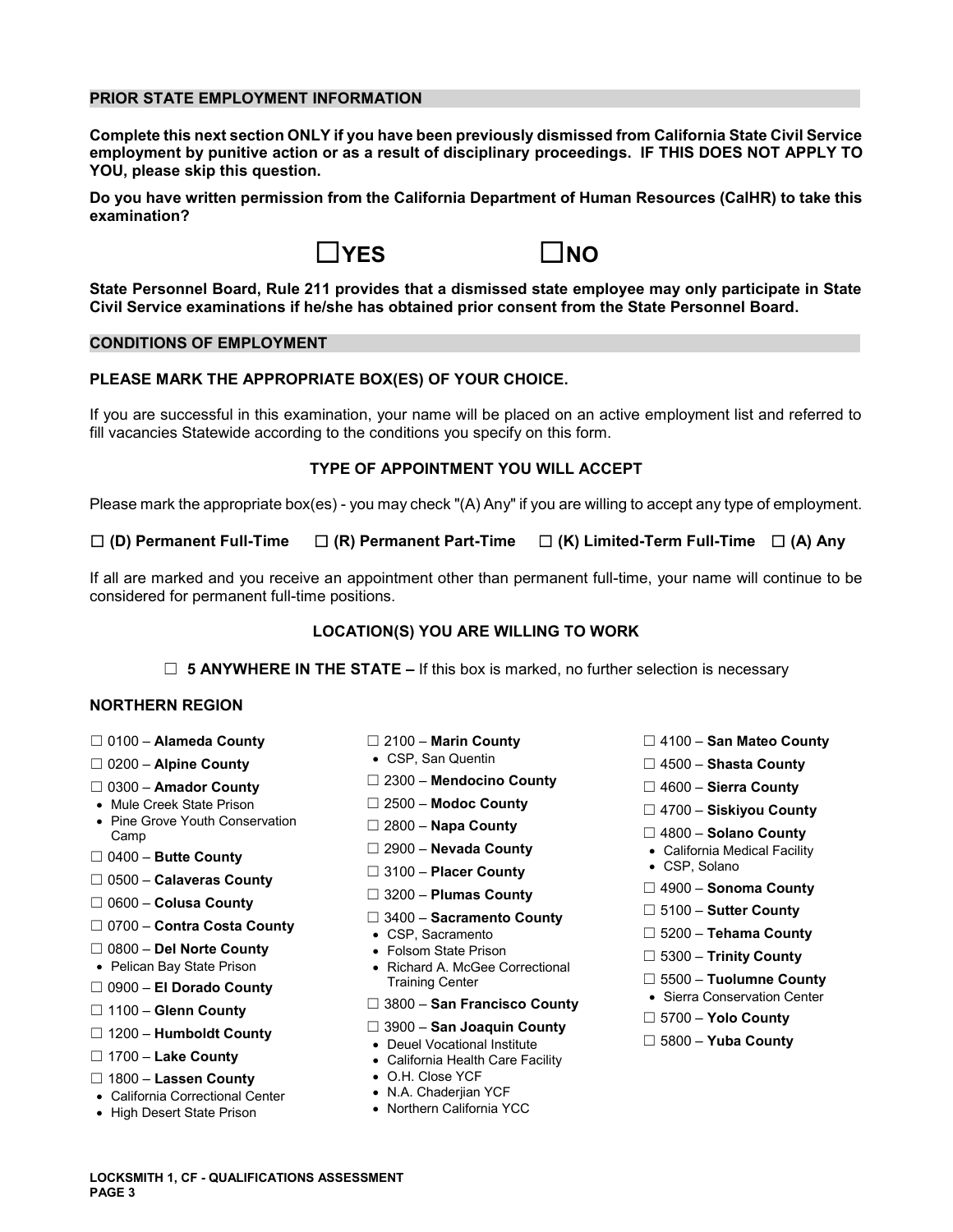#### **CENTRAL REGION**

- 
- 
- 
- 
- 
- 
- 
- 
- 

- 
- 
- □ 1400 **Inyo County** <br>CA Substance Abuse Treatment **Can Benito Count <br>Facility Facility** Facility Count Count and Discount Each Prison **Count** ☐ 1500 – **Kern County** Facility ☐ 3500 – **San Benito County** 
	-
- County<br>
California Correctional Institution California Correctional Institution California Women's<br>
Facility Facility California Men's Colony California Men's Colony<br>
North Kern State Prison Valley State Prison □ 4300
	-
	-
	-
	-

- ☐ 1000 **Fresno County** ☐ 1600 **Kings County** ☐ 2700 **Monterey County**  Pleasant Valley State Prison Avenal State Prison Correctional Training Facility
	-
	-
- California City Correctional ☐ 2000 **Madera County** ☐ 4000 **San Luis Obispo** Facility Central California Women's **County**  California Correctional Institution
	-
- North Kern State Prison Valley State Prison □ 4300 **Santa Clara County**
- Wasco State Prison ☐ 2200 **Mariposa County** ☐ 4400 **Santa Cruz County** 
	- ☐ 2400 **Merced County** ☐ 5000 **Stanislaus County**
	- ☐ 2600 **Mono County** ☐ 5400 **Tulare County**

#### **SOUTHERN REGION**

- 
- 
- 
- ☐ 1900 **Los Angeles County**  Ironwood State Prison
- 
- 
- 
- Calipatria State Prison California Rehabilitation Center RJ Donovan Correctional Facility
	-

California Institution for Women

- 
- ☐ 5600 **Ventura County**  CSP, Los Angeles County ☐ 3600 **San Bernardino**  Ventura YCF • California Institution for Men
- ☐ 1300 **Imperial County** ☐ 3300 **Riverside County** ☐ 3700 **San Diego County** 
	-
- CSP, Centinela **Chuckawalla Valley State Prison** □ 4200 **Santa Barbara County 1000 Lice Angeles County** Ironwood State Prison
	-
	-

**ADDRESS OR EMPLOYMENT CHANGES** 

After list release, successful candidates may update any address and/or availability for employment preference information by accessing their [CalCareer Account](https://www.jobs.ca.gov/) [\(www.jobs.ca.gov](www.jobs.ca.gov)) on the California Department of Human Resources (CalHR) website or by notifying CDCR at the following address:

> California Department of Corrections and Rehabilitation Office of Workforce Planning P.O. Box 942883 Sacramento, CA 94283-0001 Attn: Certification Unit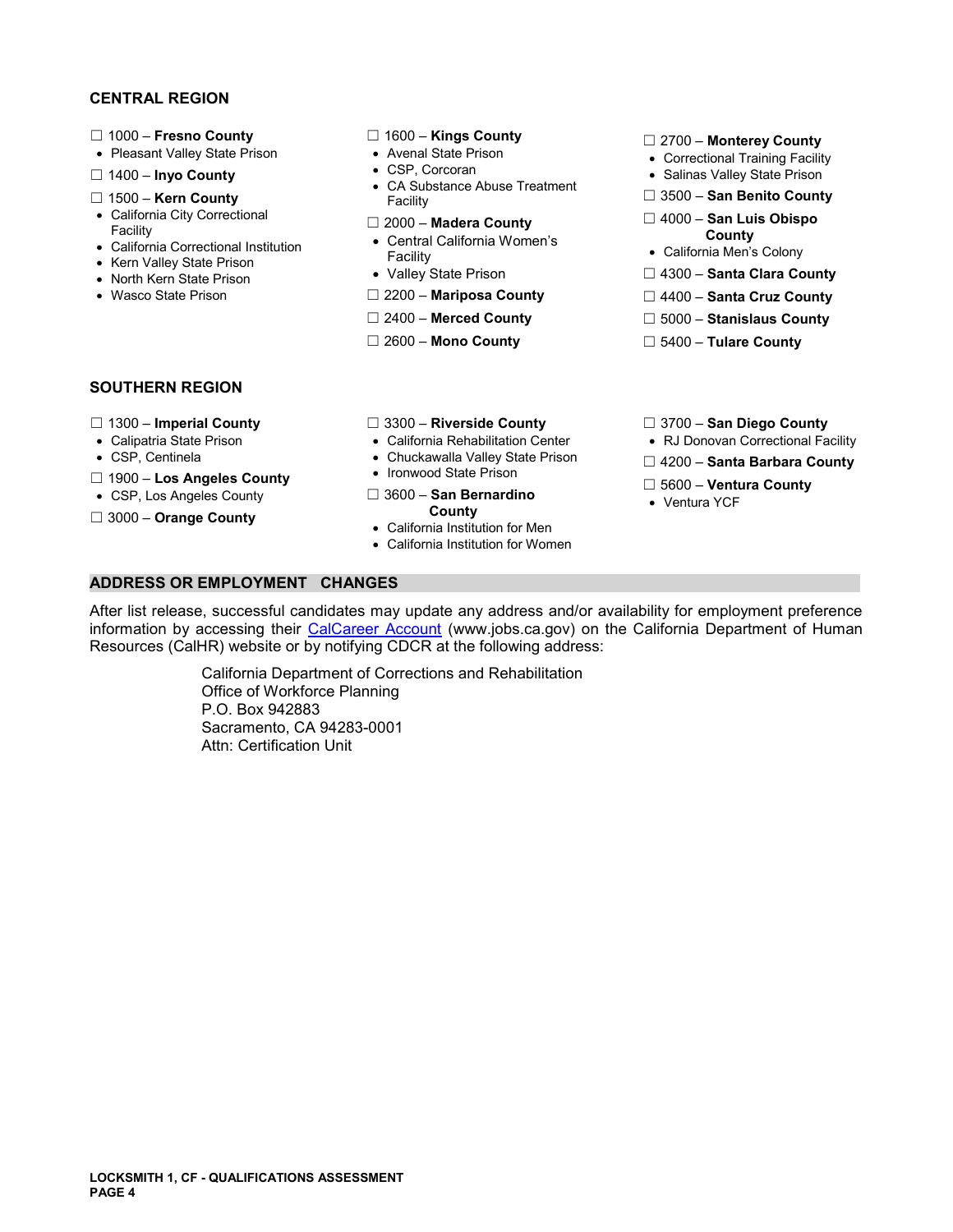#### **RATING INSTRUCTIONS**

Rate your knowledge and experience performing specific job-related actions, using the rating scale(s) below.

Respond to each statement, beginning on the following page, by indicating how the statement applies to you. You are required to respond to every statement by marking one option for each of the two scales provided. Responses may not be changed or added once submitted to the Office of Workforce Planning. Missing responses will result in a lower score.

In responding to each statement, you may refer to your FORMAL EDUCATION, FORMAL TRAINING COURSES, and/or WORK EXPERIENCE whether paid or not paid.

### **SCALE #1 - KNOWLEDGE RELATED TO PERFORMING THIS ACTION**

#### **Extensive Knowledge**

I possess an expert knowledge level to the extent that I have effectively performed tasks related to this knowledge in the most difficult and complex situations **and** I have instructed others on specific aspects of this knowledge.

#### **Moderate Knowledge**

I possess an advanced knowledge level to the extent that I could effectively perform this task under the majority of circumstances or situations encountered.

#### **Basic Knowledge**

I possess a sufficient knowledge level that would allow me to perform this task successfully in routine situations.

#### **Limited Knowledge**

I have some knowledge of how to perform this task, but I may require additional instruction to apply my knowledge effectively.

#### **No Knowledge**

I have no knowledge of how to perform this task or what it may entail.

#### **SCALE #2 - EXPERIENCE RELATED TO PERFORMING THIS ACTION**

#### **Extensive Experience**

I have more than 4 years of experience in regularly performing this action **and** I have instructed others on this specific action.

#### **Moderate Experience**

I have more than 3 years, but less than 4 years of experience performing this action **and** I can perform it independently.

#### **Basic Experience**

I have more than 2 years, but less than 3 years of experience performing this action **and** I have performed it regularly with minimal or no assistance.

#### **Limited Experience**

I have less than 2 years of experience in performing this action **and** I may require assistance for successful performance.

#### **No Experience**

I have never performed this action.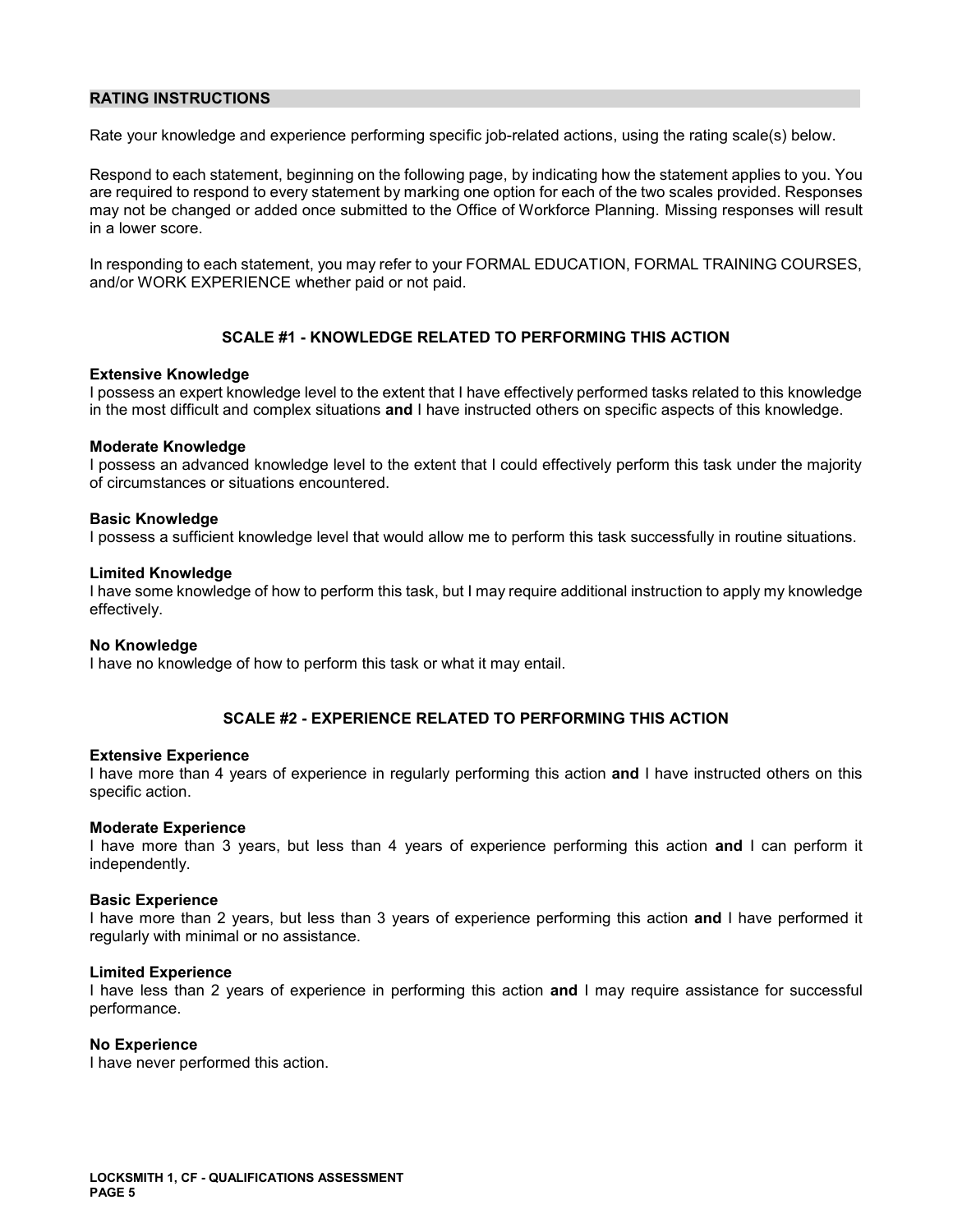| Install cylinders and bit key locks.<br>1.                                      |                                              |
|---------------------------------------------------------------------------------|----------------------------------------------|
| Knowledge related to performing this action                                     | Experience related to performing this action |
| □ Extensive Knowledge                                                           | $\Box$ Extensive Experience                  |
| □ Moderate Knowledge                                                            | □ Moderate Experience                        |
| □ Basic Knowledge                                                               | □ Basic Experience                           |
| □ Limited Knowledge                                                             | $\Box$ Limited Experience                    |
| □ No Knowledge                                                                  | $\Box$ No Experience                         |
| 2.<br>Repair cylinders and bit key locks.                                       |                                              |
| Knowledge related to performing this action                                     | Experience related to performing this action |
| □ Extensive Knowledge                                                           | $\Box$ Extensive Experience                  |
| □ Moderate Knowledge                                                            | □ Moderate Experience                        |
| □ Basic Knowledge                                                               | □ Basic Experience                           |
| □ Limited Knowledge                                                             | $\Box$ Limited Experience                    |
| □ No Knowledge                                                                  | $\Box$ No Experience                         |
| 3.<br>Maintain cylinder and bit key locks.                                      |                                              |
| Knowledge related to performing this action                                     | Experience related to performing this action |
| □ Extensive Knowledge                                                           | $\Box$ Extensive Experience                  |
| □ Moderate Knowledge                                                            | □ Moderate Experience                        |
| □ Basic Knowledge                                                               | $\Box$ Basic Experience                      |
| □ Limited Knowledge                                                             | $\Box$ Limited Experience                    |
| □ No Knowledge                                                                  | $\Box$ No Experience                         |
| Cut keys for cylinder and bit locks, cabinet locks, and padlocks.<br>4.         |                                              |
| Knowledge related to performing this action                                     | Experience related to performing this action |
| □ Extensive Knowledge                                                           | □ Extensive Experience                       |
| □ Moderate Knowledge                                                            | □ Moderate Experience                        |
| $\Box$ Basic Knowledge                                                          | □ Basic Experience                           |
| □ Limited Knowledge                                                             | $\Box$ Limited Experience                    |
| □ No Knowledge                                                                  | $\Box$ No Experience                         |
| Manufacture keys for cylinder and bit locks, cabinet locks, and padlocks.<br>5. |                                              |
| Knowledge related to performing this action                                     | Experience related to performing this action |
| □ Extensive Knowledge                                                           | $\Box$ Extensive Experience                  |
| □ Moderate Knowledge                                                            | □ Moderate Experience                        |
| □ Basic Knowledge                                                               | $\Box$ Basic Experience                      |
| □ Limited Knowledge                                                             | $\Box$ Limited Experience                    |
| □ No Knowledge                                                                  | $\Box$ No Experience                         |

- 
- □ No Experience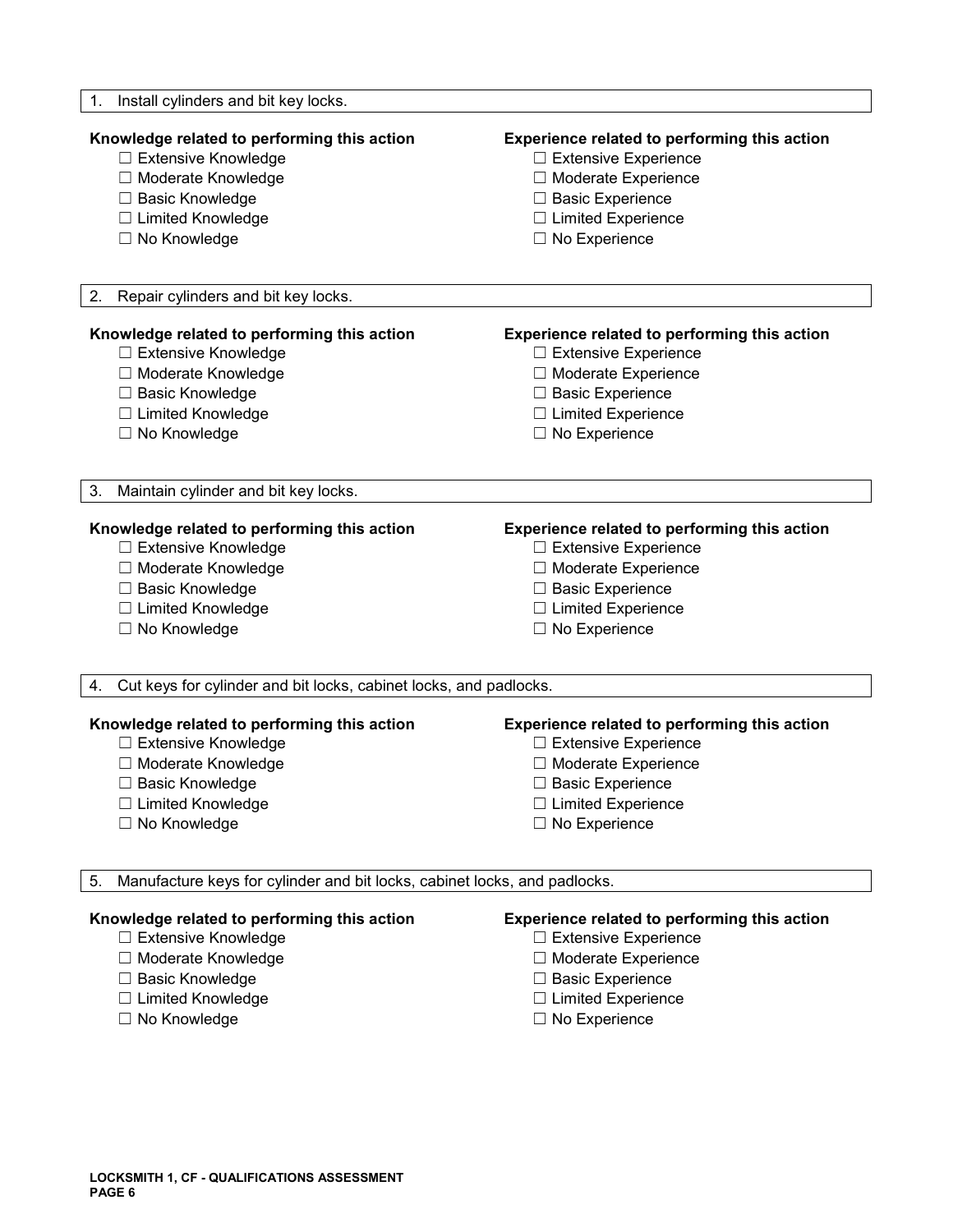| Change lock combinations including padlocks, cabinet locks, and/or safe.<br>6.                                                                             |                                                                                                                                                                                 |
|------------------------------------------------------------------------------------------------------------------------------------------------------------|---------------------------------------------------------------------------------------------------------------------------------------------------------------------------------|
| Knowledge related to performing this action<br>□ Extensive Knowledge<br>□ Moderate Knowledge<br>□ Basic Knowledge<br>□ Limited Knowledge<br>□ No Knowledge | Experience related to performing this action<br>$\Box$ Extensive Experience<br>□ Moderate Experience<br>$\Box$ Basic Experience<br>□ Limited Experience<br>$\Box$ No Experience |
| Repair tumblers, springs, and other related parts.<br>7.                                                                                                   |                                                                                                                                                                                 |
|                                                                                                                                                            |                                                                                                                                                                                 |
| Knowledge related to performing this action                                                                                                                | Experience related to performing this action                                                                                                                                    |
| □ Extensive Knowledge                                                                                                                                      | $\Box$ Extensive Experience                                                                                                                                                     |
| □ Moderate Knowledge                                                                                                                                       | □ Moderate Experience                                                                                                                                                           |
| □ Basic Knowledge                                                                                                                                          | $\Box$ Basic Experience                                                                                                                                                         |
| □ Limited Knowledge                                                                                                                                        | $\Box$ Limited Experience                                                                                                                                                       |
| □ No Knowledge                                                                                                                                             | $\Box$ No Experience                                                                                                                                                            |
| 8.<br>Replace tumblers, springs, and other related parts.                                                                                                  |                                                                                                                                                                                 |
| Knowledge related to performing this action                                                                                                                | <b>Experience related to performing this action</b>                                                                                                                             |
| □ Extensive Knowledge                                                                                                                                      | □ Extensive Experience                                                                                                                                                          |
| □ Moderate Knowledge                                                                                                                                       | □ Moderate Experience                                                                                                                                                           |
| □ Basic Knowledge                                                                                                                                          | □ Basic Experience                                                                                                                                                              |
| □ Limited Knowledge                                                                                                                                        | $\Box$ Limited Experience                                                                                                                                                       |
| $\Box$ No Knowledge                                                                                                                                        | $\Box$ No Experience                                                                                                                                                            |
| Keep records on location of keys for each lock.<br>9.                                                                                                      |                                                                                                                                                                                 |
| Knowledge related to performing this action                                                                                                                | Experience related to performing this action                                                                                                                                    |
| □ Extensive Knowledge                                                                                                                                      | $\Box$ Extensive Experience                                                                                                                                                     |
| □ Moderate Knowledge                                                                                                                                       | □ Moderate Experience                                                                                                                                                           |
| $\Box$ Basic Knowledge                                                                                                                                     | $\Box$ Basic Experience                                                                                                                                                         |
| □ Limited Knowledge                                                                                                                                        | $\Box$ Limited Experience                                                                                                                                                       |
| □ No Knowledge                                                                                                                                             | $\Box$ No Experience                                                                                                                                                            |
| 10. Maintain security and accountability of all duplicate keys.                                                                                            |                                                                                                                                                                                 |
| Knowledge related to performing this action                                                                                                                | Experience related to performing this action                                                                                                                                    |
| □ Extensive Knowledge                                                                                                                                      | □ Extensive Experience                                                                                                                                                          |
| □ Moderate Knowledge                                                                                                                                       | □ Moderate Experience                                                                                                                                                           |
| □ Basic Knowledge                                                                                                                                          | □ Basic Experience                                                                                                                                                              |
| □ Limited Knowledge                                                                                                                                        | $\Box$ Limited Experience                                                                                                                                                       |
| □ No Knowledge                                                                                                                                             | $\Box$ No Experience                                                                                                                                                            |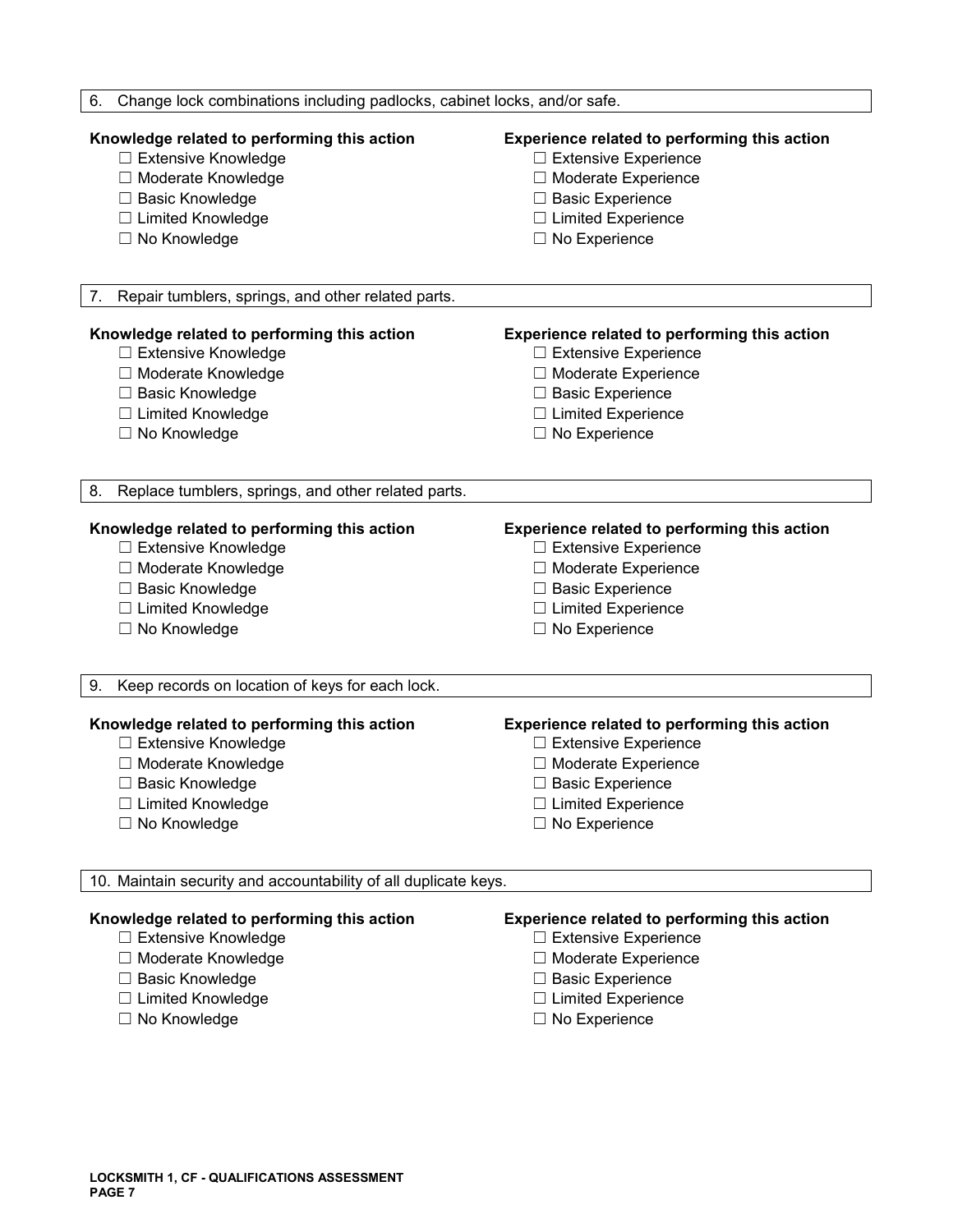#### 11. Perform related installation of door closers, door checks, door knobs, casement operators and door strikes.

#### **Knowledge related to performing this action Experience related to performing this action**

- 
- 
- 
- ☐ Limited Knowledge ☐ Limited Experience
- 

- ☐ Extensive Knowledge ☐ Extensive Experience
- ☐ Moderate Knowledge ☐ Moderate Experience
- ☐ Basic Knowledge ☐ Basic Experience
	-
- ☐ No Knowledge ☐ No Experience

12. Perform repairs of door closers, door checks, door knobs, casement operators and door strikes.

- 
- 
- 
- ☐ Limited Knowledge ☐ Limited Experience
- 

#### **Knowledge related to performing this action Experience related to performing this action**

- ☐ Extensive Knowledge ☐ Extensive Experience
- ☐ Moderate Knowledge ☐ Moderate Experience
- ☐ Basic Knowledge ☐ Basic Experience
	-
- ☐ No Knowledge ☐ No Experience

13. Perform preventative maintenance of keys and locking systems for various entities (e.g., buildings, institutions, etc.).

- ☐ Extensive Knowledge ☐ Extensive Experience
- ☐ Moderate Knowledge ☐ Moderate Experience
- 
- ☐ Limited Knowledge ☐ Limited Experience
- 

#### **Knowledge related to performing this action Experience related to performing this action**

- 
- 
- ☐ Basic Knowledge ☐ Basic Experience
	-
- ☐ No Knowledge ☐ No Experience

14. Perform emergency re-keying.

#### **Knowledge related to performing this action Experience related to performing this action**

- ☐ Extensive Knowledge ☐ Extensive Experience
- 
- ☐ Basic Knowledge ☐ Basic Experience
- ☐ Limited Knowledge ☐ Limited Experience
- ☐ No Knowledge ☐ No Experience

- 
- ☐ Moderate Knowledge ☐ Moderate Experience
	-
	-
	-

15. Ensure key rings are appropriately labeled (e.g., tag color, grand master, etc.).

- 
- ☐ Moderate Knowledge ☐ Moderate Experience
- ☐ Basic Knowledge ☐ Basic Experience
- 
- ☐ No Knowledge ☐ No Experience

### **Knowledge related to performing this action Experience related to performing this action**

- ☐ Extensive Knowledge ☐ Extensive Experience
	-
	-
- ☐ Limited Knowledge ☐ Limited Experience
	-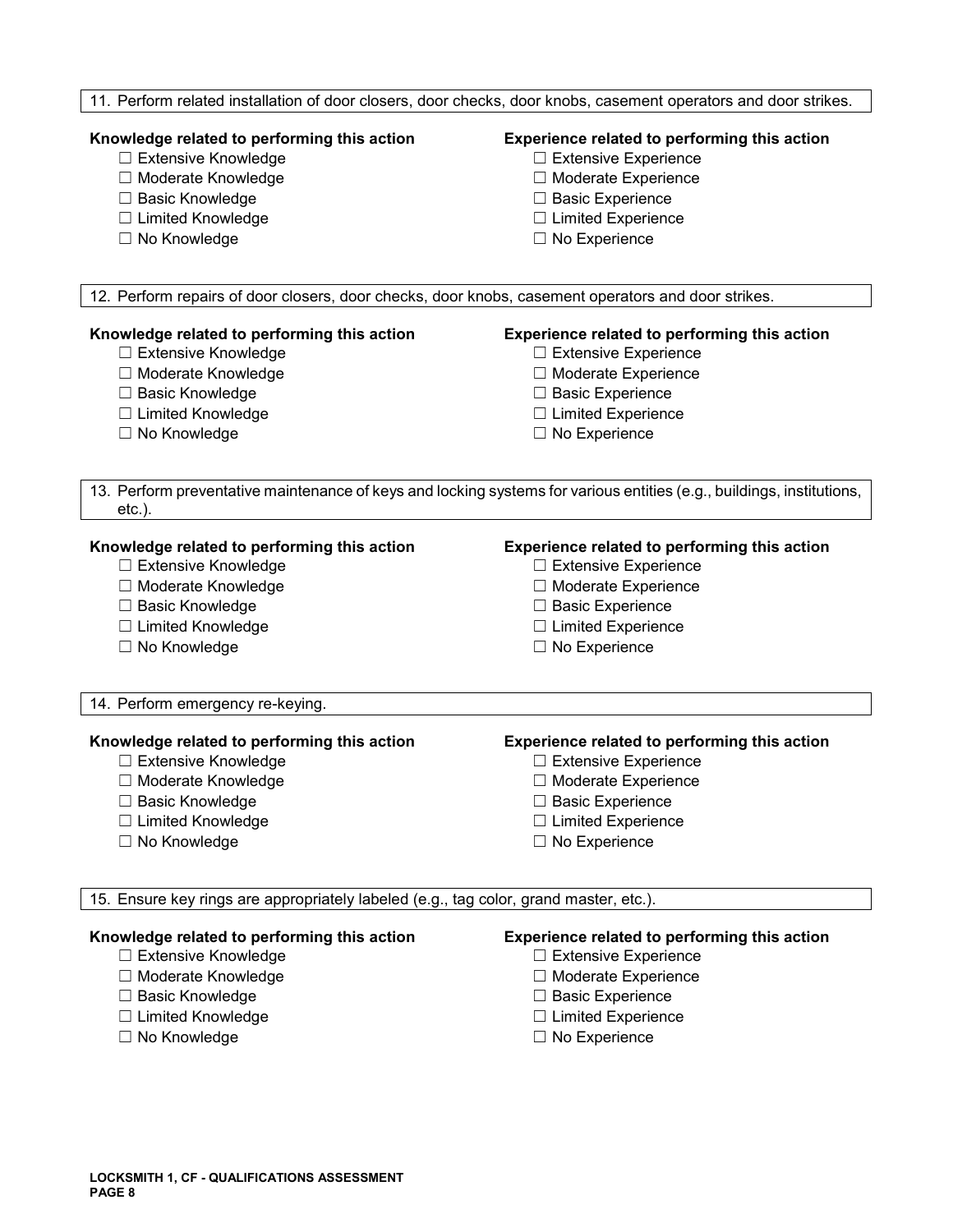| 16. Perform emergency opening services and repairs on locks.            |                                                     |  |
|-------------------------------------------------------------------------|-----------------------------------------------------|--|
| Knowledge related to performing this action                             | Experience related to performing this action        |  |
| □ Extensive Knowledge                                                   | $\Box$ Extensive Experience                         |  |
| □ Moderate Knowledge                                                    | □ Moderate Experience                               |  |
| □ Basic Knowledge                                                       | $\Box$ Basic Experience                             |  |
| $\Box$ Limited Knowledge                                                | $\Box$ Limited Experience                           |  |
| $\Box$ No Knowledge                                                     | $\Box$ No Experience                                |  |
| 17. Maintain security and accountability of hand and power tools.       |                                                     |  |
| Knowledge related to performing this action                             | <b>Experience related to performing this action</b> |  |
| □ Extensive Knowledge                                                   | $\Box$ Extensive Experience                         |  |
| □ Moderate Knowledge                                                    | □ Moderate Experience                               |  |
| □ Basic Knowledge                                                       | $\Box$ Basic Experience                             |  |
| □ Limited Knowledge                                                     | $\Box$ Limited Experience                           |  |
| □ No Knowledge                                                          | $\Box$ No Experience                                |  |
| 18. Utilize hand and power tools for performance of daily duties.       |                                                     |  |
| Knowledge related to performing this action                             | Experience related to performing this action        |  |
| □ Extensive Knowledge                                                   | $\Box$ Extensive Experience                         |  |
| □ Moderate Knowledge                                                    | □ Moderate Experience                               |  |
| □ Basic Knowledge                                                       | $\Box$ Basic Experience                             |  |
| □ Limited Knowledge                                                     | □ Limited Experience                                |  |
| □ No Knowledge                                                          | $\Box$ No Experience                                |  |
| 19. Estimate costs of proposed locking device installation and repairs. |                                                     |  |
| Knowledge related to performing this action                             | Experience related to performing this action        |  |
| $\Box$ Extensive Knowledge                                              | $\Box$ Extensive Experience                         |  |
| □ Moderate Knowledge                                                    | □ Moderate Experience                               |  |
| □ Basic Knowledge                                                       | □ Basic Experience                                  |  |
| $\Box$ Limited Knowledge                                                | $\Box$ Limited Experience                           |  |
| □ No Knowledge                                                          | $\Box$ No Experience                                |  |
| 20. Maintain inventory of locks, keys and hardware.                     |                                                     |  |
| Knowledge related to performing this action                             | Experience related to performing this action        |  |
| □ Extensive Knowledge                                                   | $\Box$ Extensive Experience                         |  |
| □ Moderate Knowledge                                                    | □ Moderate Experience                               |  |
| □ Basic Knowledge                                                       | $\Box$ Basic Experience                             |  |
| □ Limited Knowledge                                                     | $\Box$ Limited Experience                           |  |
| □ No Knowledge                                                          | $\Box$ No Experience                                |  |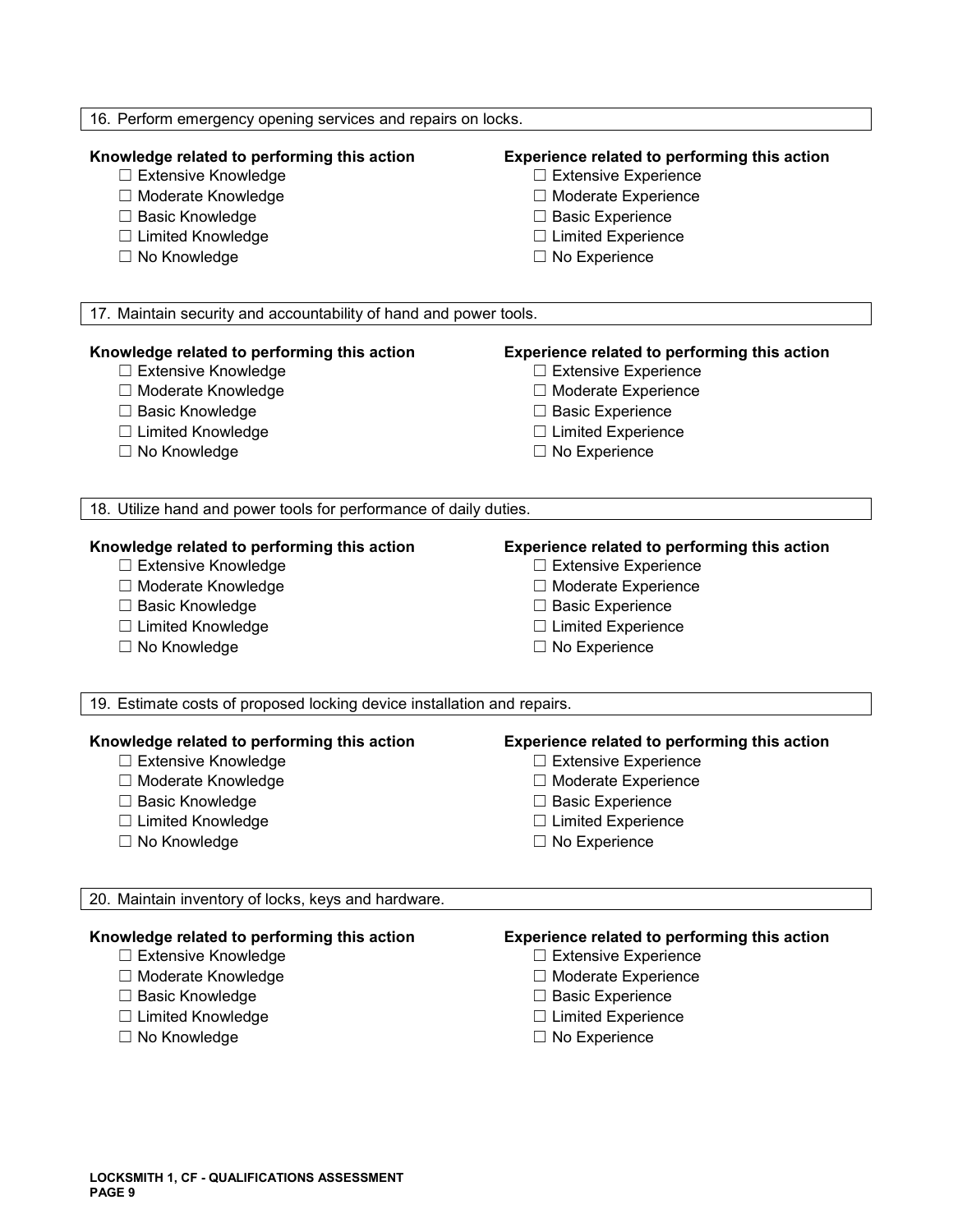- 
- 
- ☐ Basic Knowledge ☐ Basic Experience
- ☐ Limited Knowledge ☐ Limited Experience
- 

# **Knowledge related to performing this action Experience related to performing this action**

- □ Extensive Experience
- ☐ Moderate Knowledge ☐ Moderate Experience
	-
	-
- ☐ No Knowledge ☐ No Experience

## **THIS CONCLUDES THE EXAMINATION**

**REVISION DATE:** 5/18/21 – BC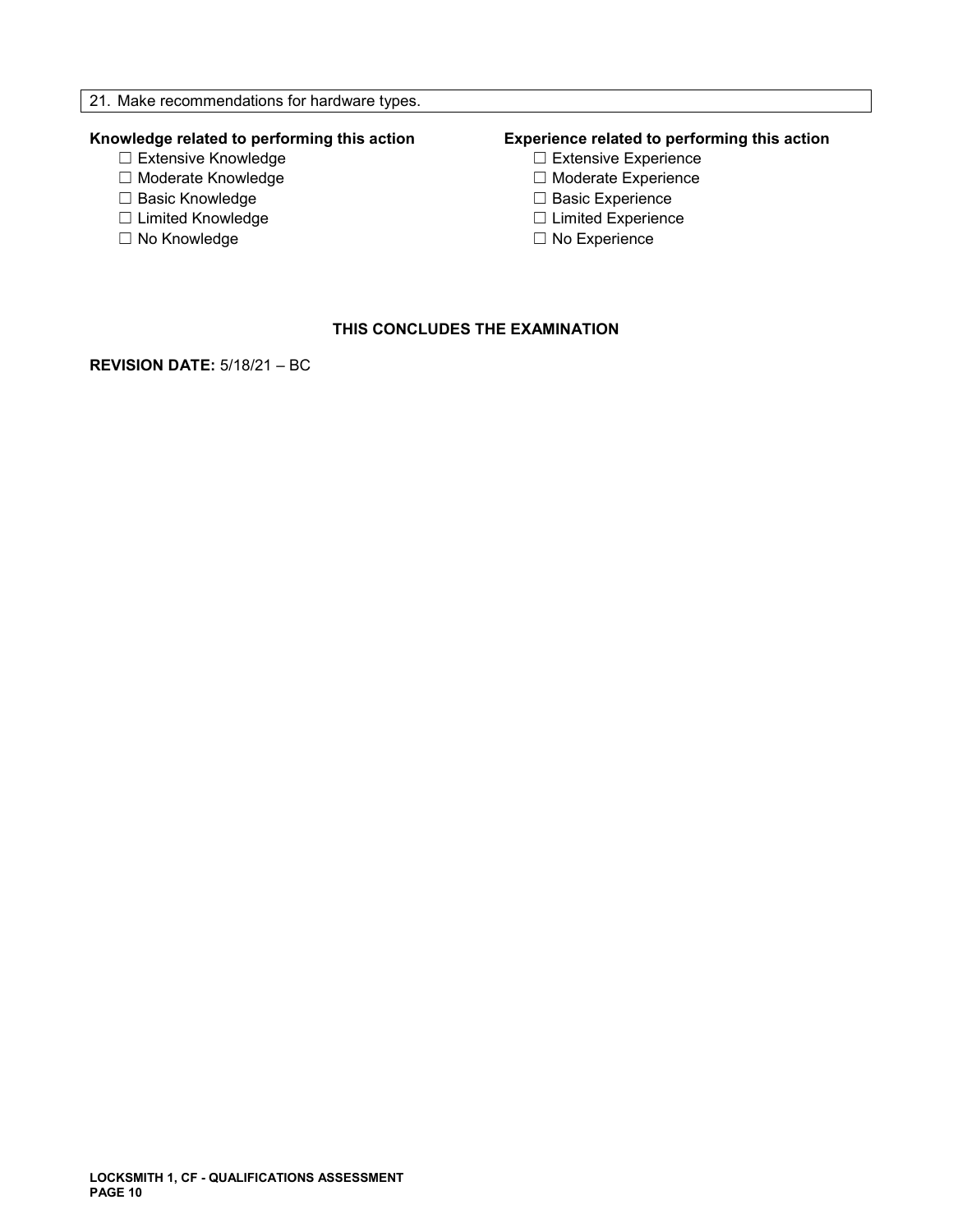#### **RECRUITMENT QUESTIONNAIRE**

Applicants are asked to voluntarily provide the information below. The following data will be used for statistical data gathering and reporting purposes. This questionnaire will be separated from the examination and this information will not be used in any employment decisions.

### **GENDER**

- ☐ Male
- ☐ Female
- ☐ Non-binary

### **RACE AND ETHNICITY**

Check **one** box that best describes your race or ethnicity.

- ☐ Black or African American ☐ Other Asian **ASIAN**
- ☐ American Indian or Alaska **PACIFIC ISLANDER** ☐ Multiple Asian\*\* Native ☐ Multiple Pacific Islander\*\*\*
- □ Hispanic or Latino (alone or □ □ Indian Thispanic of Latino (alone of  $\Box$  Cambodian in combination with any  $\Box$  Cambodian  $\Box$  Cambodian  $\Box$  Hawaiian  $\Box$  Hawaiian other race)  $\Box$  Hawaiian
- 
- 
- ☐ Chinese ☐ White ☐ Samoan ☐ Filipino ☐ Japanese ☐ Korean ☐ Laotian

☐ Vietnamese

- 
- 
- 
- 
- ☐ Multiple Races\* ☐ Other Pacific Islander

\*If you identify with more than one race that is Non-Hispanic or Latino, select Multiple Races.

\*\*If you identify with more than one Asian ethnicity, select Multiple Asian.

\*\*\*If you identify with more than one Pacific Islander ethnicity, select Multiple Pacific Islander.

### **AUTHORITIES**

Government Code sections 8310.5, 19705, 19790, 19792(h) and California Code of Regulations, Title 2, sections 599.980, 11013(b) authorize the State of California to collect demographic information on job applicants and exam participants for analysis and statistical purposes.

### **CONTINUE TO NEXT PAGE TO COMPLETE RECRUITMENT QUESTIONNAIRE**